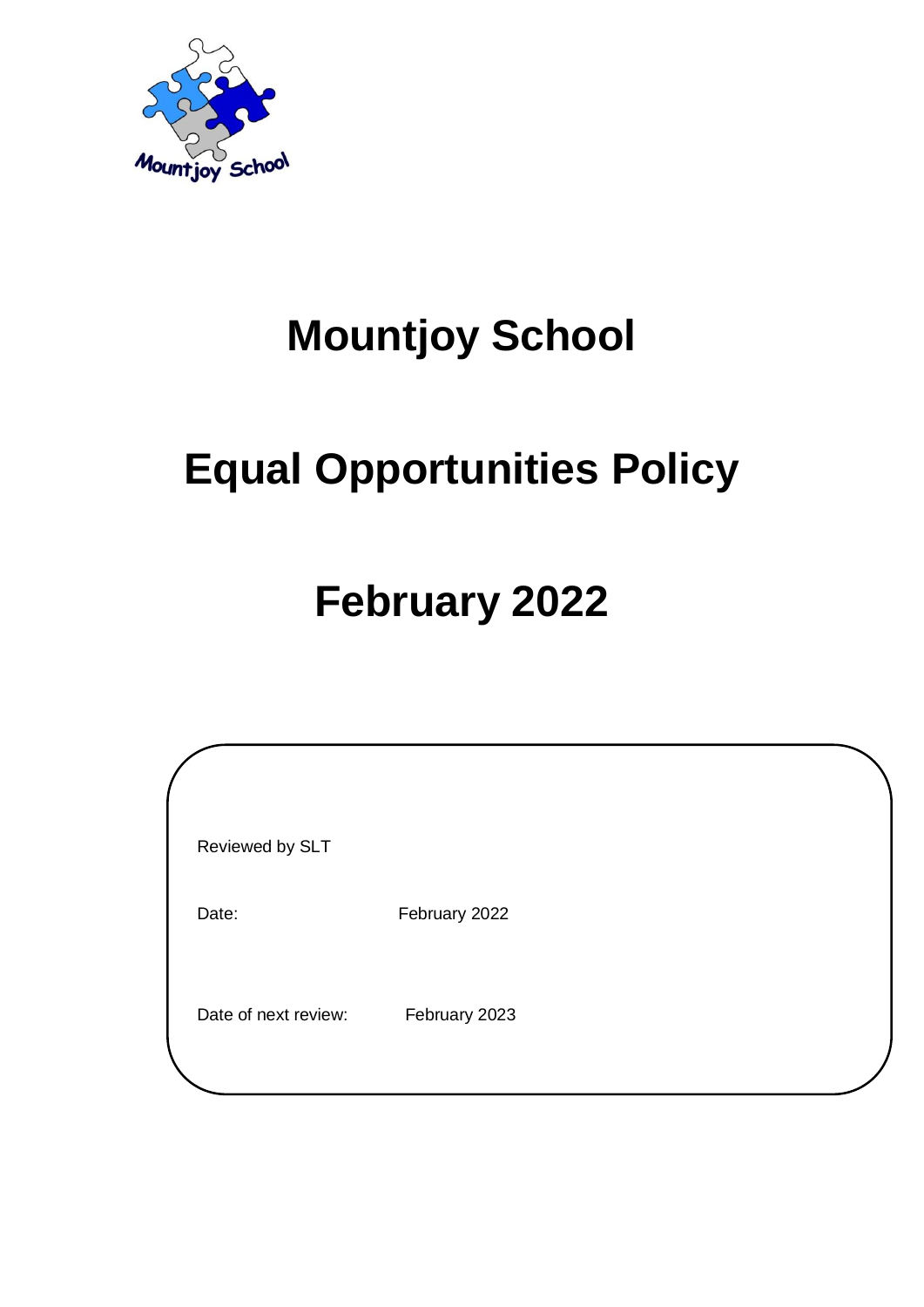At Mountjoy school we are a passionate, respectful, optimistic, understanding and determined learning community where everyone is enabled to achieve the most they can, progress as far as they can and learn the most that they can.

Mountjoy School is committed to Unicef UK's Rights Respecting Schools project and has explicitly adopted a child rights approach based on the United Nations Convention on the Rights of the Child and has embedded it in school policy, practice and culture (UNCRC Articles 23, 28 and 29). Our Equality Opportunities Policy is essential in ensuring that this can happen.

- We promote and value diversity
- We promote and value human rights
- We challenge stereotypes

## **Definitions**

At Mountjoy, "equality" is about opportunity, access, participation and contribution on a fair and equal footing and providing a framework for this to happen.

The term "diversity" acknowledges there are differences between people and the school values and respects the variety of backgrounds, perspectives, values and beliefs of its community.

## **Aims**

• To enable all members of our school community regardless of race, gender, disability,

social background, religion or beliefs, sexual orientation, gender reassignment, marital or

civil partnership status, pregnancy or maternity or age to have the opportunities to

develop in every area of our school life to the highest level

• To provide a broad and balanced curriculum promoting the spiritual, moral, social,

cultural, mental and physical development of our pupils

• To encourage respect and tolerance for others, their faith, culture and way of life

• To provide a clear statement about the school's commitment to promoting equality and

diversity within employment. This policy should be read alongside the Equal Opportunities in Employment Policy.

The purpose of this policy is to ensure that Mountjoy's ethos, policies and practices respect

and protect the rights of all individuals and promote positive action to ensure that all pupils,

staff, parents, carers and volunteers within the Mountjoy community are enabled to make the

most of their abilities and qualities.

At Mountjoy, we fulfil our duties under the Equality Act 2010 and take account of the updated guidance from the DfE published in May 2014.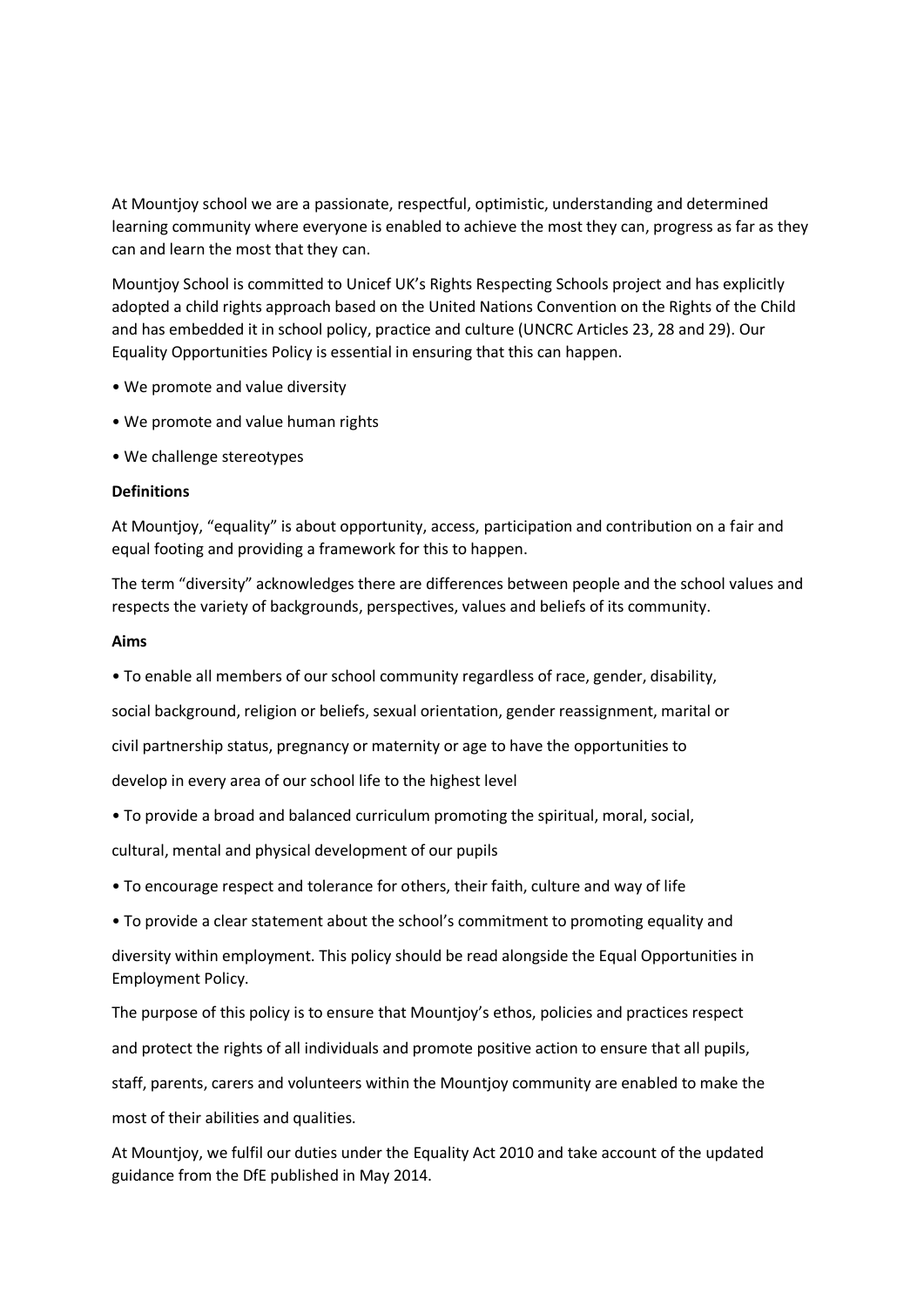This policy ensures, we will:

• eliminate discrimination and other conduct that is prohibited by the Act

• advance equality of opportunity between people who share a protected characteristic and people who do not share it

• foster good relations across all characteristics - between people who share a protected characteristic and people who do not share it.

## **Equality at Mountjoy School**

At Mountjoy School all pupils can be described as having a disability 'as the act defines disability as when a person has a 'physical or mental impairment which has a substantial long term effect and adverse on that person's ability to carry out normal and everyday activities.''

As a special school we believe we have a key responsibility in the area of disability equality. Our mission statement includes the following principle:

'Making a difference today for tomorrow.'

This includes teaching and learning about rights and through rights in a way which pupils understand and experience is central to the ethos at Mountjoy, so that they become aware of their own rights and the rights of others.

The Equality Act enshrines equal treatment for all but makes clear that disability discrimination is different and that those with disabilities should be treated 'more favourably than a person who is not disabled.' (The Equality Act 2010 and schools, 4.2 pg. 24)

In order to ensure equal opportunities for all we ensure there is no discrimination, harassment or victimisation to pupils, potential pupils, staff, parents and volunteers. We do this by reviewing our work in the following areas:

- Policy, Leadership and Management
- Provision of education (Curriculum, Teaching and Learning, Assessment)
- Admissions, Attendance, Positive Behaviour Management and Exclusion
- Pupils Personal Development, Attainment and Progress (MAPs)
- Attitudes, Environment and access to any benefit, facility or service
- Parents, Governors and Community Partnership, including multi-agency partners
- Staffing Recruitment, Training and Professional Development
- Pupil Voice and Participation (School Council)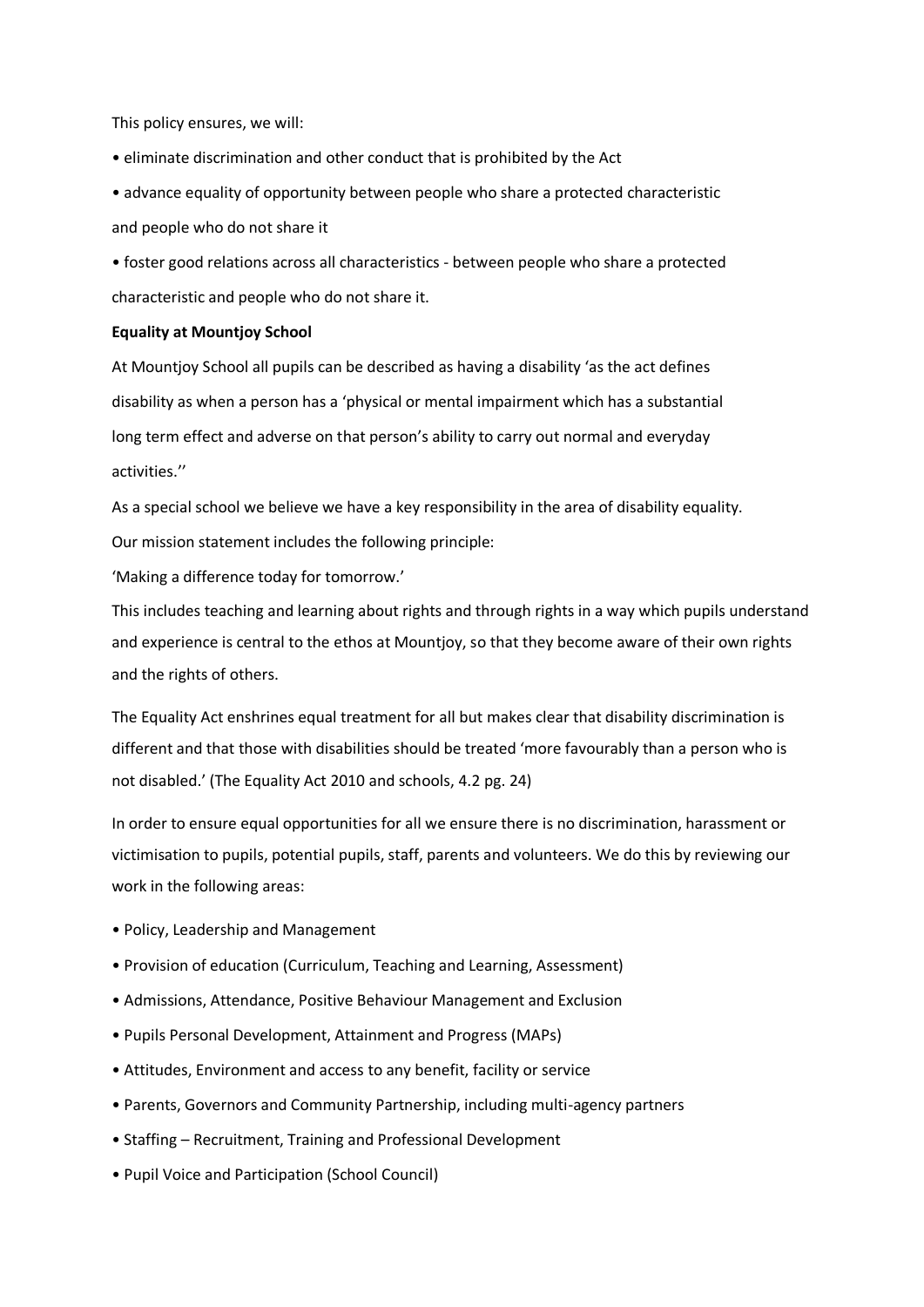At Mountjoy we take positive steps to ensure the continued development of equal opportunities throughout the school.

## **School Environment**

The site is designed to ensure access for all and physical resources are made available to allow full access to the curriculum as required and to meet the needs of all our pupils. There will always be sufficient staff on duty to ensure children are in a safe environment. In the playground pupils will be encouraged to play together. Our staff lead and model play activities to promote positive play and appropriate behaviour.

### **Learning**

We organise and deliver a curriculum which ensures equal participation by pupils of both sexes in all the elements of learning, knowledge, concepts, skills and attitudes.

We encourage positive attitudes towards everyone.

We celebrate racial and cultural diversity.

We plan the curriculum and its delivery to take into account the age, ability, gender, ethnicity, background and SEN of pupils.

We ensure our children are prepared to be included in society, regardless of their needs or disabilities.

We expect all staff to ensure that classes are an inclusive environment and that all contributions are valued.

Teachers ensure the tasks set meet the needs of all pupils with whom they are working.

Teachers communicate using a wide variety of methods and the school constantly reflects on and improves its practice in this area alongside our Speech and Language Therapist.

Challenging, individually appropriate targets are set for all children to encourage them to learn as much as they can, progress as far as they can and achieve the most that they can at a given time.

We aim to minimise the effect on pupils' learning of social and economic deprivation and target our Pupil Premium Grants at those pupils who may be affected most by this.

The school has an inclusive approach to educational visits and risk assessments are carried out beforehand to ensure full access for all pupils and staff.

We pay full attention to the physical needs of the children and work in collaboration with NHS therapists.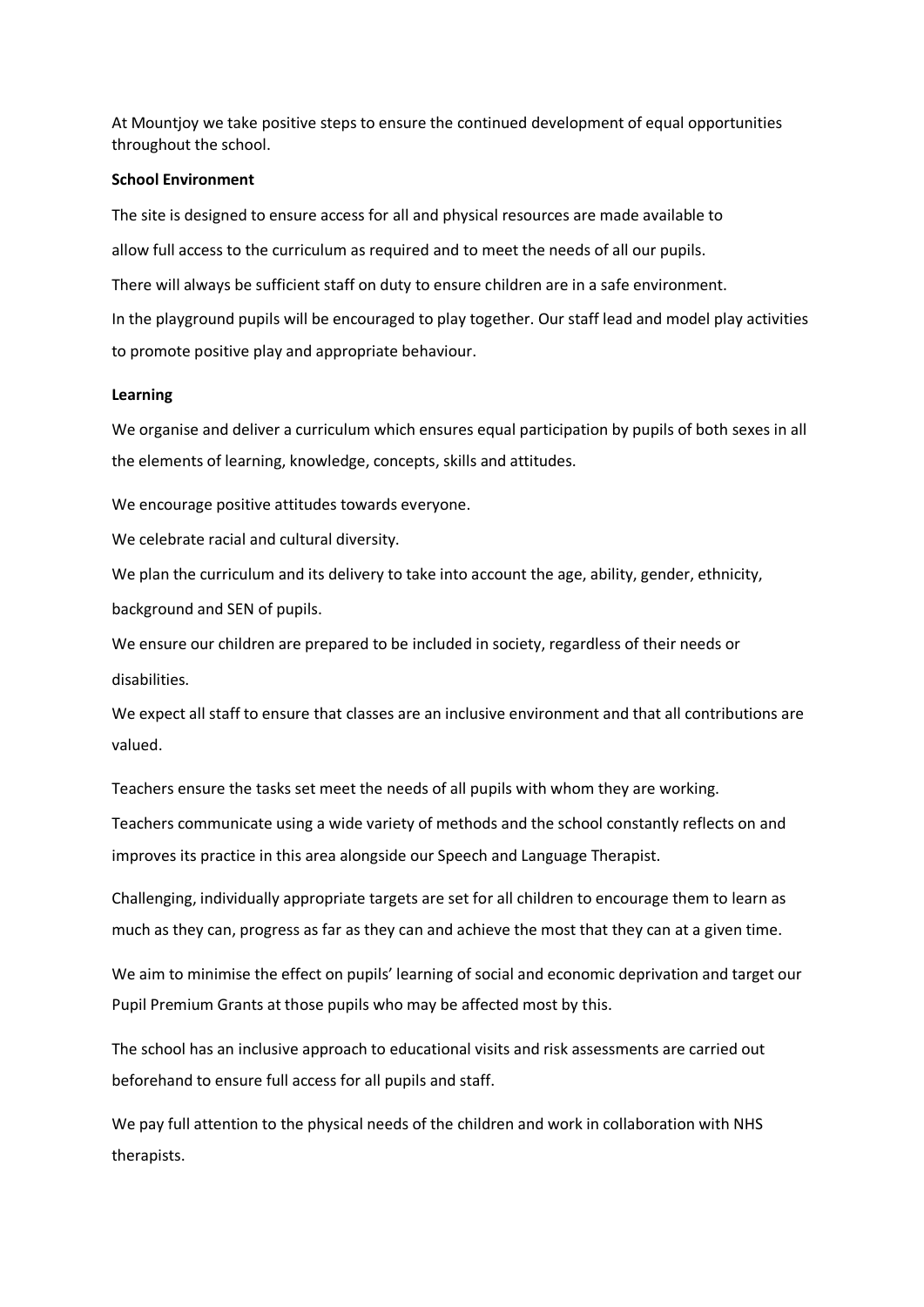#### **Pupil Organisation**

We take into account pupil need when organising class groups and do not organise them due to any of the protected characteristics such as gender reassignment, pregnancy and maternity, race, religion or belief, sex, sexual orientation. Some pupils with profound needs who need to follow a multi-sensory impairment (MSI) curriculum are taught in groups with a high degree of staffing and expertise in this cohort of pupils.

We prevent discrimination, harassment or bullying on the basis of the following 'protected characteristics'

All incidents of harassment are taken seriously and dealt with immediately by staff. Serious incidents are logged on MyConcern, outcomes agreed and reported to parents.

## **Resources**

We deploy resources effectively and efficiently to ensure that all children receive appropriate Support.

Playground and sporting equipment is supervised to ensure fair and equal access.

Equipment across the school and in classrooms is selected to accommodate the needs of all.

#### **Staffing and Administration**

We seek to ensure that our working environment is one that respects and includes everyone regardless of their gender or gender reassignment; marital status (including civil partnership); sexual orientation; race, language, ethnic or national origins and nationality (including citizenship); religious belief; disability and / or medical conditions; age; whether they have dependants; trade union membership status and activity or political views/affiliations

We are committed to providing equality of opportunity for all by eliminating discrimination. (See Equal Opportunities in Employment Policy)

### **Employee responsibilities**

All employees, irrespective of their role, have a personal responsibility to comply with this policy, associated policies and to abide by the Equality Act 2010, in dealing with each other, managing staff and in their relationships with children, parents, carers, governors and other stakeholders.

In particular, employees, must not:

• discriminate against colleagues, other workers, job applicants, children, parents, carers,

governors or other stakeholders

• bully or harass colleagues, other workers, job applicants, children, parents, carers,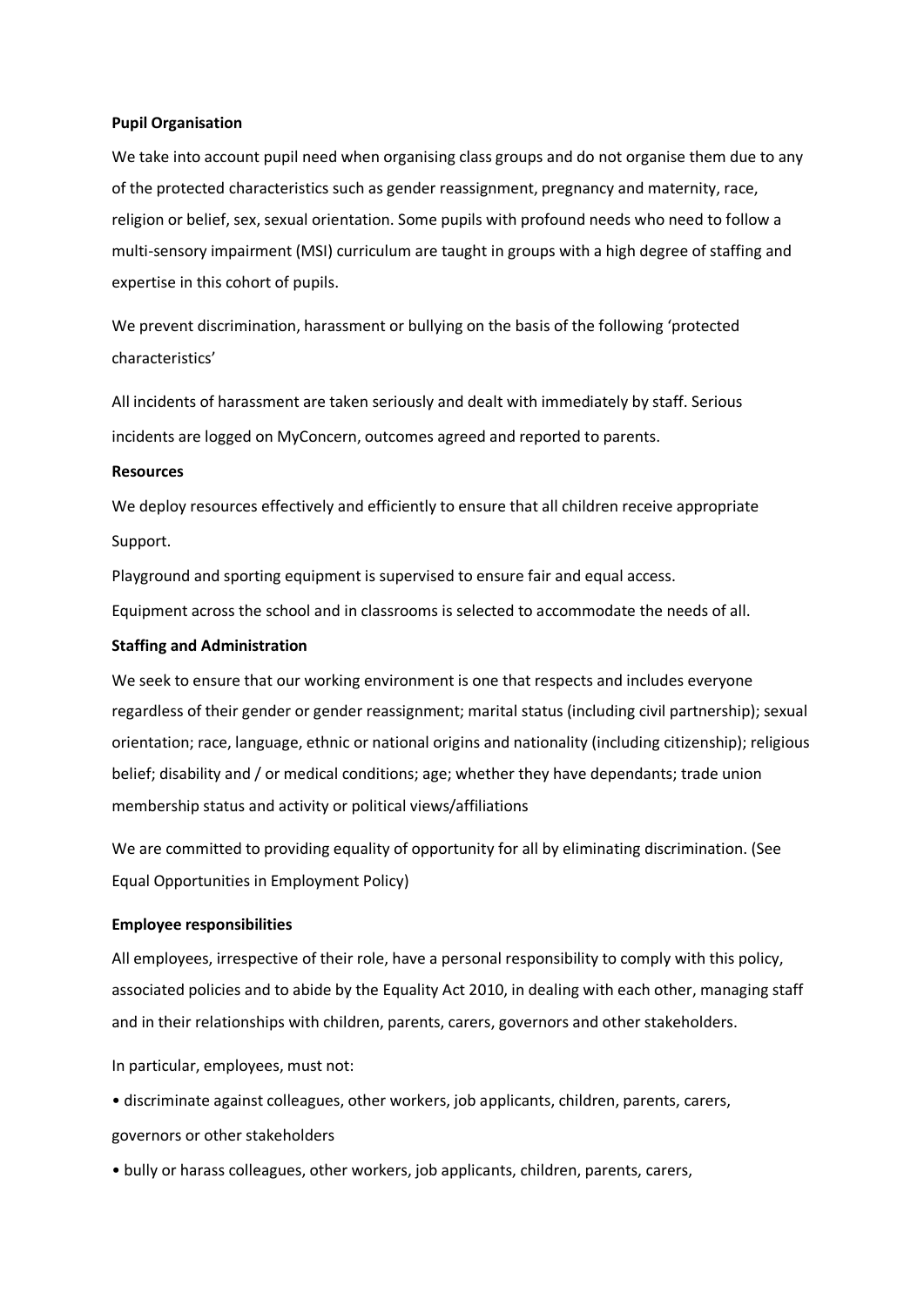governors or other stakeholders

• encourage or try to encourage another person to treat others unfairly or to practice unlawful discrimination

• victimise people who have made allegations or complaints of discrimination or who have provided information about such discrimination.

We will not tolerate any of the above behaviours. Where employees commit an act of unjustified or unlawful discrimination, or allow discrimination to occur without taking appropriate action, then they could be liable to a claim being brought against them as an individual, for example at an Employment Tribunal. The employee could also be liable to disciplinary action for a breach of the Staff Code of Conduct, which could result in dismissal.

#### **Employer Commitment**

We will carry out the following activities in order to demonstrate our commitment to equality and diversity, and also to fulfil our legal responsibilities.

#### **Employment Policies**

We will ensure that our employment policies, practices and associated guidance are fair to all. We will monitor the implementation of these policies to ensure that they remain fair in practice and that any barriers to and within employment are removed.

#### **Consultation**

Dorset council have consultation arrangements with a number of trade unions and professional associations.

We provide information to parents and carers in a form which is accessible to them if they have language or literacy difficulties.

Monitoring and Evaluation

The Governing Body will monitor and evaluate this policy annually alongside all other related policies with a view to considering the impact of our main activities on people with protected characteristics.

### **Relationship with other policies**

This policy will inform all other school policies, but will be of particular relevance to the following:

- School Accessibility Plan
- Equal Opportunities in Employment Policy
- Unicef UK's Rights Respecting Schools Agenda